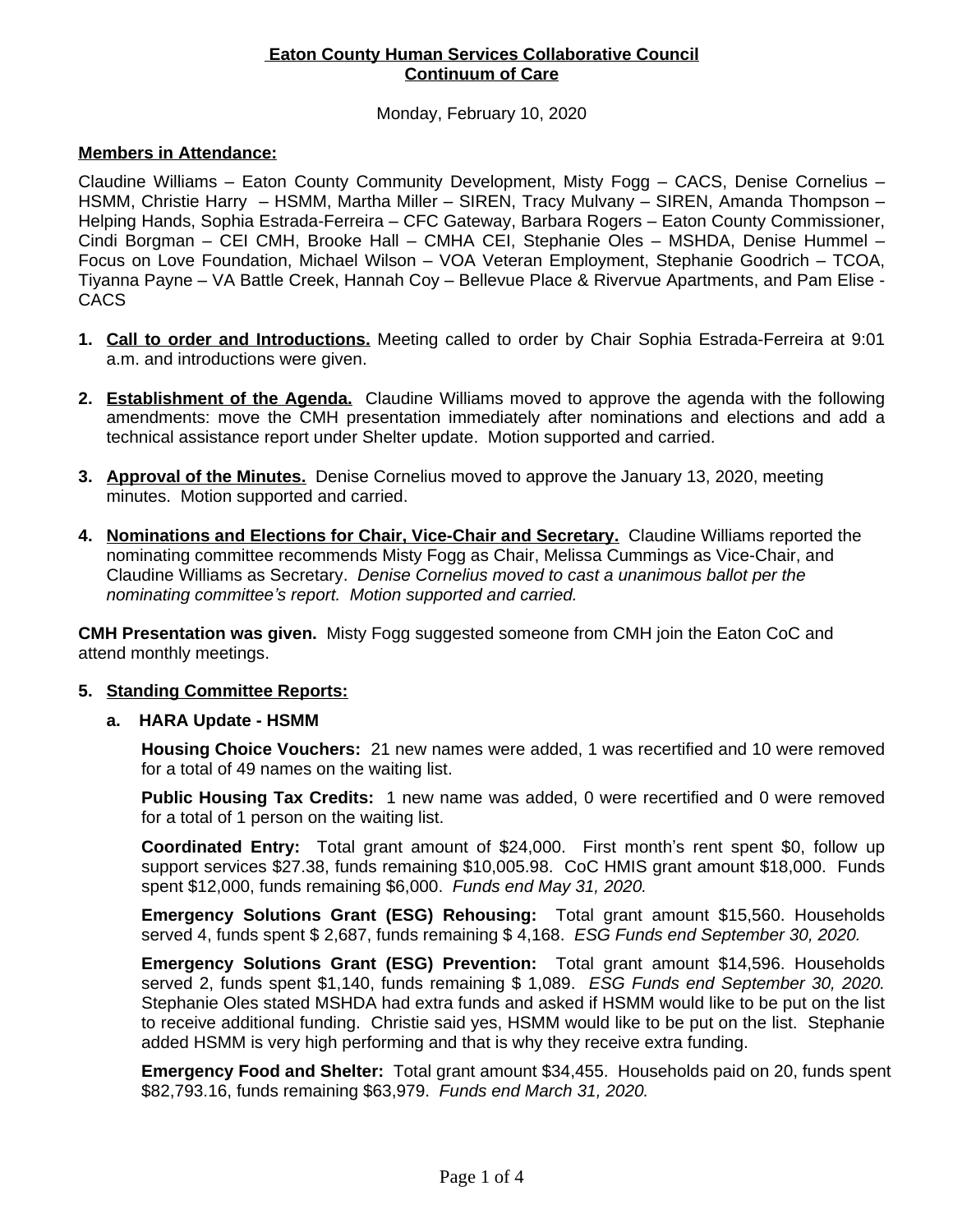**PSH Heart:** Total grant amount \$146,772. Filled 18; Adults 23; Children 18. Funds spent \$12,186 (for the month), funds remaining \$91,186. *Funds end June 30, 2020.* All leased up, no openings.

**PSH Singles:** Total grant amount \$ 42,865. Filled 6; Adults 6. Funds spent \$ 22,936, funds remaining \$ 19,929. *Funds end June 30, 2020.* All leased up, no openings. All leased up, no openings however, they do have one person looking just in case something opens up.

**PATH:** Christie Harry reported no Eaton County people were found.

## **b. SHELTER Update – SIREN/Eaton**

**SIREN Rapid Re-housing (RR):** Total grant amount \$ 102,954. Households served 12, funds spent \$ 32,356, funds remaining \$ 70,598. *Funds end August 31, 2020.* Additionally, there are 2 families looking for housing.

**DV Rapid Re-housing (DVRR):** Total grant amount \$ 51,980. Households served 5, funds spent \$ 8,586, funds remaining \$ 43,397. *Funds end June 30, 2020.* Additionally, there are 4 families looking.

**Transitional Housing/Rapid Re-housing (TH/RR):** Total grant amount \$ 252,622. Households served 11, funds spent \$ 140,356, funds remaining \$ 112,266. *Funds end June 30, 2020.* Two families are looking.

**ESG** Shelter nights in scattered sites: Total grant amount \$42,000. Funds spent \$30,515, funds remaining \$11,485. *Funds end June 30, 2020.* Seven families were served in January.

**ESP** Motel nights: Total grant amount \$139,698. Households served 17, funds spent on motels \$47,809, funds remaining \$91,888. *Funds end June 30, 2020.*

**Technical Assistance (TA) Report –** Pam Elise from CACS gave a report on the TA she has been providing to SIREN for their RR Program. Pam stated TA for the RR program began in December and has included 1 hour to 1 hour and a half each week either in person or by phone. Pam said she has provided several forms for SIREN to implement into their program that CACS used with success for years with HUD when they administered the same program. She said she has assisted with writing job descriptions for open positions that were posted and for which interviews are now being conducted. Hiring for all of the open positions should be done by the end of February. Pam noted the importance of providing TA to the new SIREN employees so they understand from the start and maybe that can flow over into other areas she is not providing TA for. She noted they will be working on APR's next. She said once the new staff is in place TA will be more intensive and likely more than one hour per week. Pam stated she understands how important this is to the CoC. Tracy Mulvany stated the documents have been very helpful as a starting point. She added the assistance with the job descriptions has already improved the number of applications she has received. Tracy stated she feels they are now on track to spend all of the RR grant dollars.

Stephanie Oles (from MSHDA) stated she knows Tracy has worked really hard and is doing all she can and thanked her and her staff. She said having an agency that specializes in providing DV servicers and homeless services is no easy task. Stephanie suggested Tracy and the SIREN board look at the bigger picture and what is important to their organization. She said sometimes organizations take on too much in order to make sure services are provided. Stephanie suggested Tracy work with the SIREN board moving forward to be strategic and evaluate if these programs are the best fit for the organization. Stephanie noted past SIREN leaders have mentioned the organization maybe taking on too much and other shelters have indicated to her it is a significant burden to take on other projects in addition to DV. She said administering other programs from HUD can make it difficult and she just wants to put it out there that SIREN evaluates itself for selfcare for their organization as a whole and what is best. She said it is just a suggestion, she cares about SIREN, Tracy and the CoC and wants everyone to do well. Pam Elise noted CACS administers several different programs and it could just be a matter of looking at their administrative make up and making changes. She said they may not need to carve anything out, but realign the organization. Stephanie said CACS is set up organizationally to administer several different programs. Stephanie stated you can see on the new agenda the Eaton CoC has an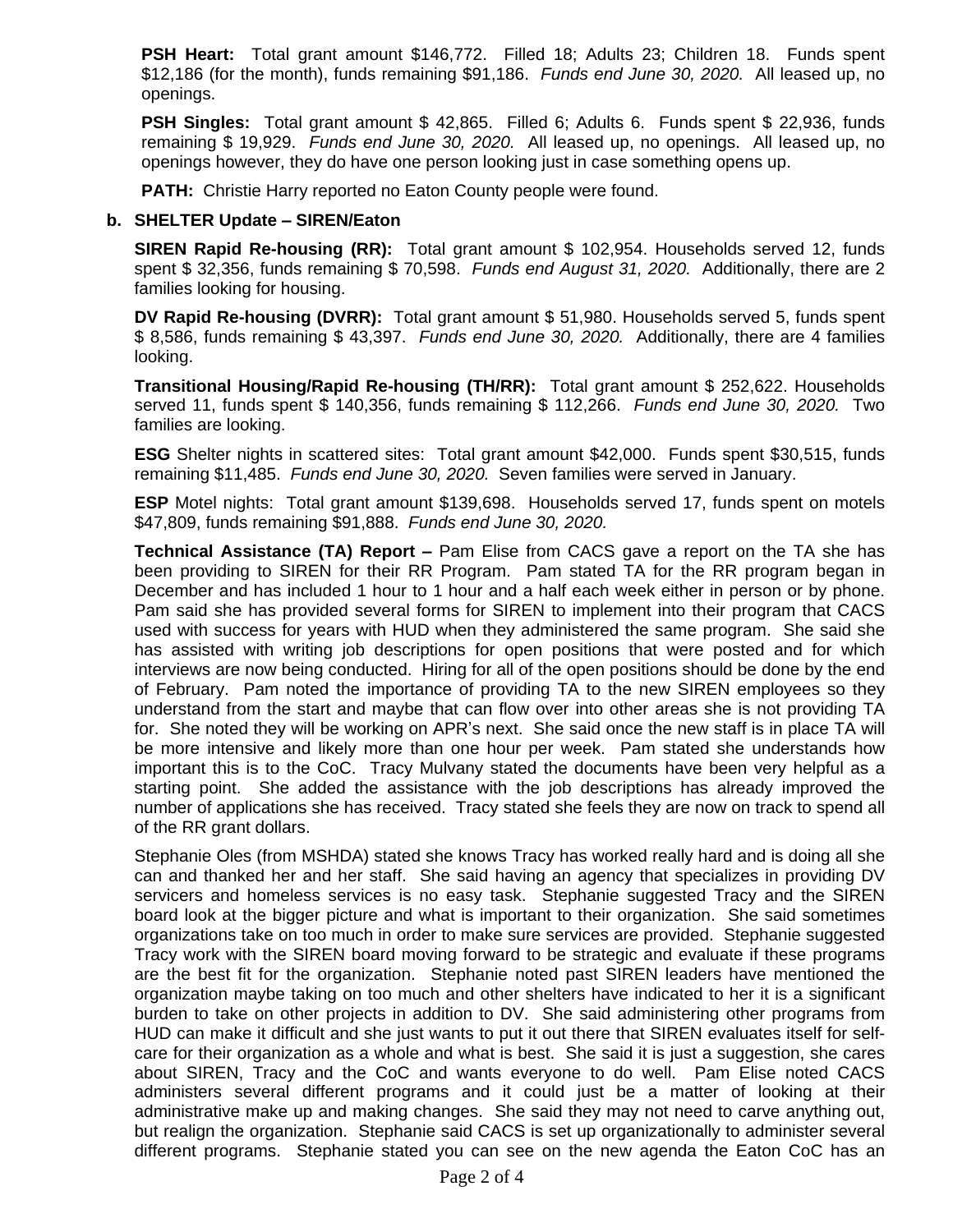amazing amount of money coming into the community. She pointed out we have a lot of successes in our county compared to others communities the same size. She also noted the new additional vouchers HSMM just received is a huge win; it is a lot of money to the community and will serve a lot of people. Denise Cornelius noted twelve people were housed on the first day the vouchers were available, February 1. Stephanie said she has made her boss aware of the great work. Misty asked if we put a time frame on TA when we wrote the policy. Pam Elise said there is no time frame, but it may not be a bad idea. Claudine Williams said she believes the policy is in the Coordinated Entry Plan which would have to be amended if we wanted to add a time frame. Denise suggested having the Strats Committee address the issue at their next meeting. Misty said she would like TA on next month's agenda.

- **c. Peckham (I-EARN)** Immediate Employment and skills training: Total grant amount \$132,724. Clients served (no report), funds spent \$ 67,680, funds remaining \$ 65,044. *Funds end July 31, 2020.*
- **d. Steering/Strategy/Grants:** Tracy Mulvany said the group discussed TA and follow up. Denise Cornelius stated the group also discussed regulations for the CE policy manual. She added they will be working on a reallocation policy next and said they also talked more about prioritization. Stephanie Oles announced MSHDA is working on updating the ESG policy. She said they will be reaching out to CoC's within the next couple of months and we will be able to give feedback. Focus groups will also be held.
- **e. Bylaws/Public Relations:** Claudine Williams reported the CoC should be looking at the bylaws to see if they need updated.
- **f. Region 7:** There was no meeting in January. Denise announced future meetings would all be held at the MSHDA building. Region 7 meets every other month on the odd month (January, March, May, July, September, November).
- **g. McKinney Vento Liaison:** No report.
- **h. HMIS:** No report.
- **i. Veteran Homeless Count:** No report.
- **j. 211 Report:** No report.
- **k. Project Connect Committee:** Christie Harry reminded everyone of previous discussions about reducing the size of the event and not providing food due to lack of participation from CoC agencies and volunteers. Christie said the AmeriCorps member has started working on the event. She said their next committee meeting will be on February 20, 2020 at 1:00 p.m. at Peckham and asked agencies to please come to the meeting and participate in the planning.

# **6. Old Business:**

- **a. Point in Time (PIT) Count:** Christie Harry reported teams did go out on January 28<sup>th</sup> and no one was found. Sophia said her team did find one person in Grand Ledge, they did not go in to shelter, but did fill out a survey.
- **b. Ending Veteran Homelessness:** Tiyanna Payne reported she attended the Clinton County CoC meeting last week. Discussion was held. Sophia said Clinton County did vote to move forward. Stephanie said she would like to participate as this is a big deal to be first in the region. She added she thinks it will take less than six months. Misty asked if Tiyanna could contact Meghan and see if she would set up Eaton County's first meeting as she is already working to set up Clinton's.

# **7. New Business:**

- **a. HSMM 6 month HUD PSH Report:** Christie Harry presented the HUD report.
- **b. SIREN 6 month HUD TH/RR Report:** Tracy Mulvany presented the HUD report.